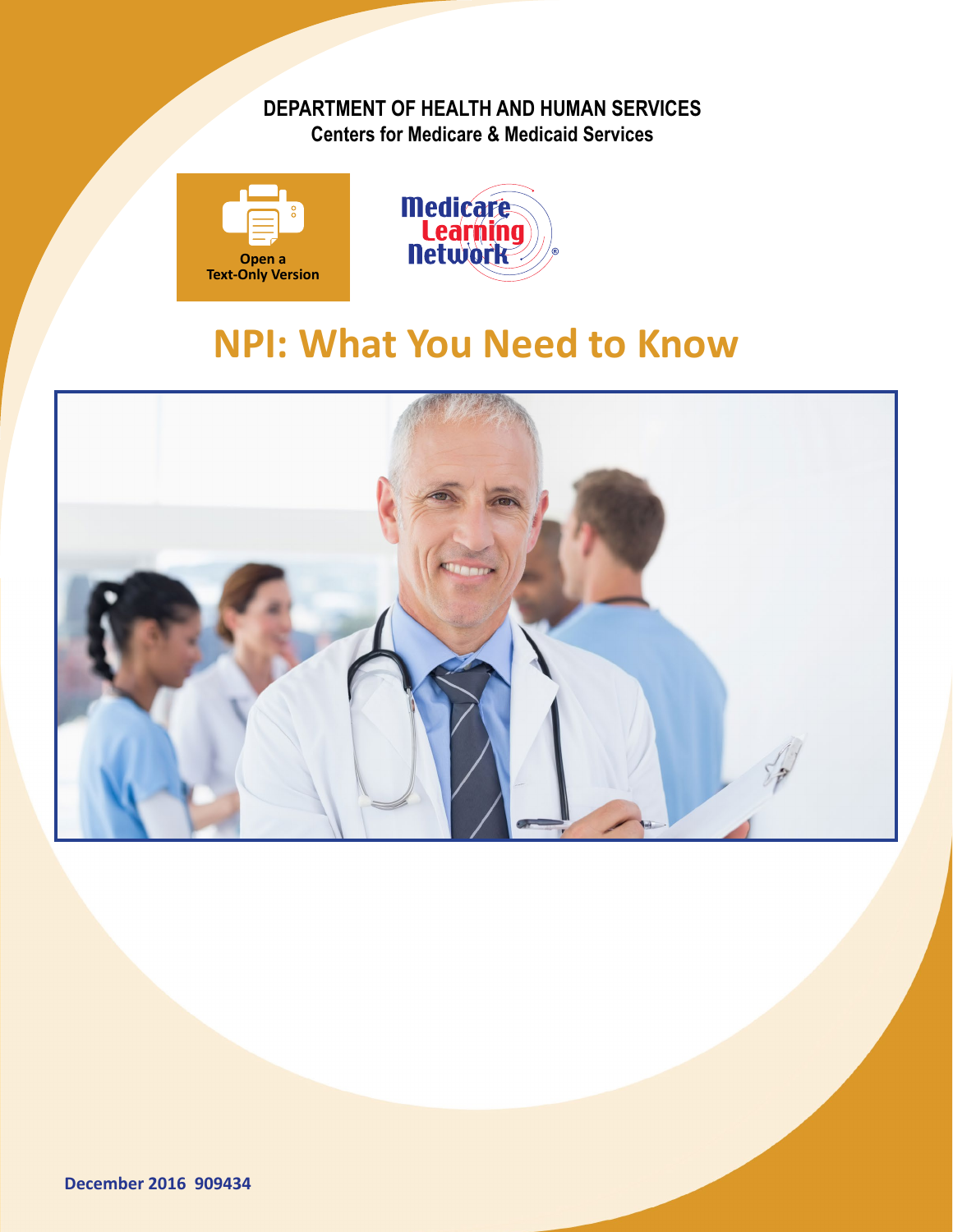## **TABLE OF CONTENTS**

| <b>BACKGROUND</b>                                 | $\mathbf{1}$            |
|---------------------------------------------------|-------------------------|
| <b>WHAT IS AN NPI?</b>                            | $\mathbf{1}$            |
| <b>BENEFITS OF AN NPI</b>                         | $\mathbf{1}$            |
| WHAT AN NPI DOESN'T DO                            | $\mathbf{1}$            |
| <b>WHO MAY OBTAIN AN NPI?</b>                     | $\overline{2}$          |
| <b>WHO MUST OBTAIN AN NPI</b>                     | $\overline{2}$          |
| WHO MAY NOT OBTAIN AN NPI?                        | $\overline{\mathbf{3}}$ |
| WHAT ARE THE HEALTH CARE PROVIDER NPI CATEGORIES? | $\mathbf{3}$            |
| <b>HOW DO YOU APPLY FOR AN NPI?</b>               | 4                       |
| <b>ELECTRONIC FILE INTERCHANGE (EFI)</b>          | 6                       |
| <b>RESOURCES</b>                                  | 6                       |
|                                                   |                         |

**Please note**: The information in this publication applies only to the Medicare Fee-For-Service Program (also known as Original Medicare).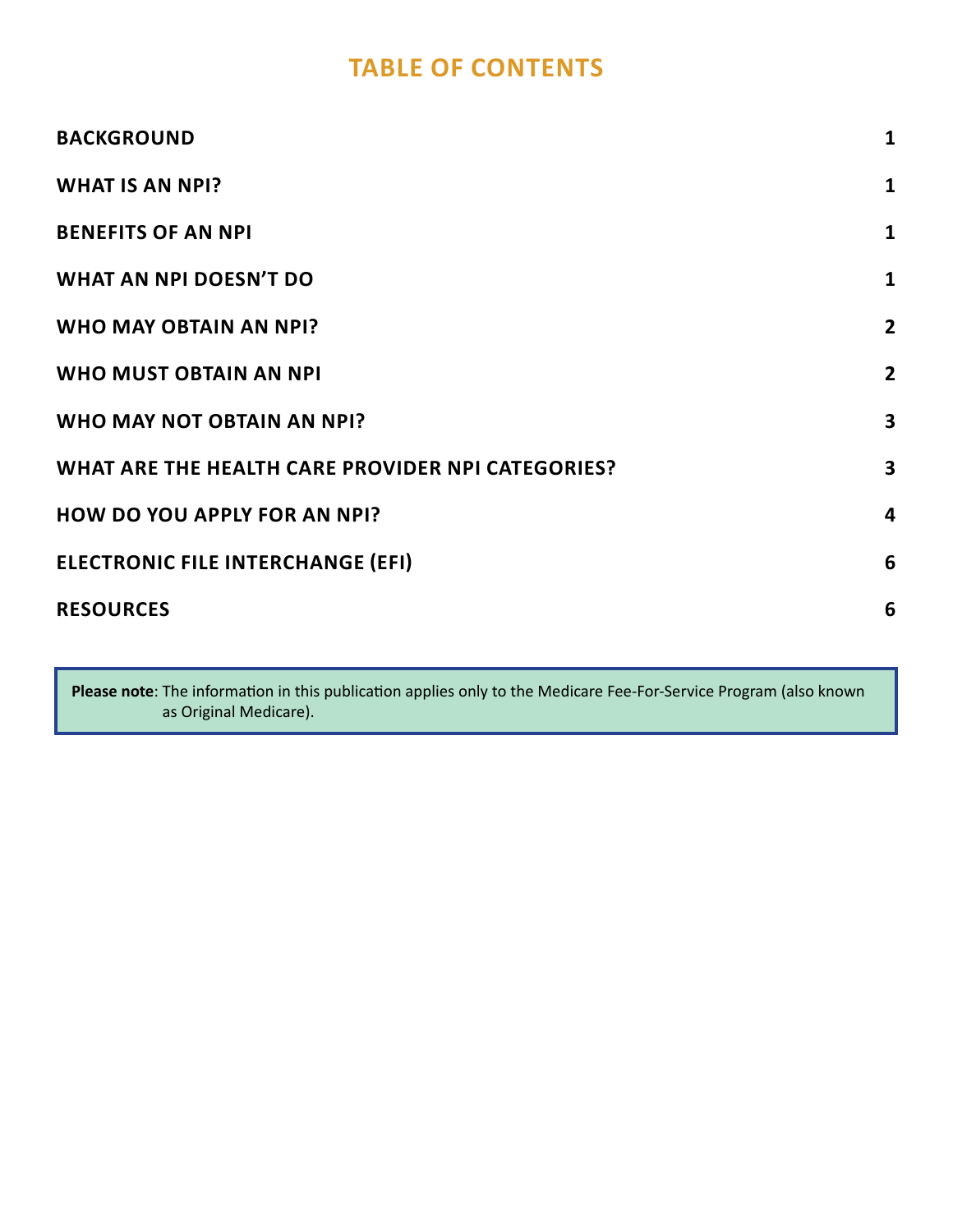### <span id="page-2-0"></span>**Background**

The National Provider Identifier (NPI) is a Health Insurance Portability and Accountability Act (HIPAA) Administrative Standard. An NPI is a unique identification number for covered health care providers, created to improve the efficiency and effectiveness of electronic transmission of health information. Covered health care providers and all health plans and health care clearinghouses must use NPIs in their administrative and financial transactions.

The Administrative Simplification provisions of HIPAA required the adoption of a standard, unique health identifier for each health care provider. The NPI Final Rule, published on January 23, 2004, established the NPI as this standard.

The Centers for Medicare & Medicaid Services (CMS) developed the National Plan and Provider Enumeration System (NPPES) to assign these unique identifiers. For more information on how to apply for an NPI, visit [https://nppes.cms.hhs.](https://nppes.cms.hhs.gov/NPPES/Welcome.do) [gov/NPPES/Welcome.do](https://nppes.cms.hhs.gov/NPPES/Welcome.do).

This booklet answers the following questions to help you become more familiar with the NPI:

- **•** What is an NPI?
- **•** Who may obtain an NPI?
- **•** Who must obtain an NPI?
- **•** Who may not obtain an NPI?
- **•** What are the health care provider NPI categories?
- **•** How do you apply for an NPI?
- **•** Where can you find resources with additional information?

## **What Is an NPI?**

An NPI is a 10-digit numeric identifier. It does not carry information about you, such as the State where you practice, your provider type, or your specialization. Your NPI will not change, even if your name, address, taxonomy, or other information changes.

In HIPAA standard transactions, the NPI must be used in place of other provider identifiers, such as a Provider Transaction Access Number (PTAN), Online Survey Certification & Reporting (OSCAR), and National Supplier Clearinghouse (NSC).

## **Benefits of an NPI**

Benefits of an NPI include:

- **•** Simple electronic transmission of HIPAA standard transactions
- **•** Standard unique health identifiers for health care providers, health care plans, and employers
- **•** Efficient coordination of benefit transactions

## **What an NPI Doesn't Do**

Obtaining an NPI will not:

- **•** Change or replace your current Medicare enrollment or certification process
- **•** Enroll you in a health plan
- **•** Ensure you are licensed or credentialed
- **•** Guarantee payment by a health plan
- **•** Require you to conduct HIPAA transactions

#### **What Are HIPAA Standard Transactions?**

HIPAA standard transactions are exchanges involving the transfer of information between two parties for specific purposes. HIPAA regulations established the following standard transactions for Electronic Data Interchange (EDI) of health care data:

- Claims and encounter information
- Claims status
- Coordination of benefits and premium payment
- Eligibility, enrollment, and disenrollment
- Payment and remittance advice
- Referrals and authorizations

For more information, refer to [https://www.cms.gov/](https://www.cms.gov/Regulations-and-Guidance/HIPAA-Administrative-Simplification/TransactionCodeSetsStands) [Regulations-and-Guidance/HIPAA-](https://www.cms.gov/Regulations-and-Guidance/HIPAA-Administrative-Simplification/TransactionCodeSetsStands)[Administrative-Simplification/](https://www.cms.gov/Regulations-and-Guidance/HIPAA-Administrative-Simplification/TransactionCodeSetsStands) [TransactionCodeSetsStands](https://www.cms.gov/Regulations-and-Guidance/HIPAA-Administrative-Simplification/TransactionCodeSetsStands).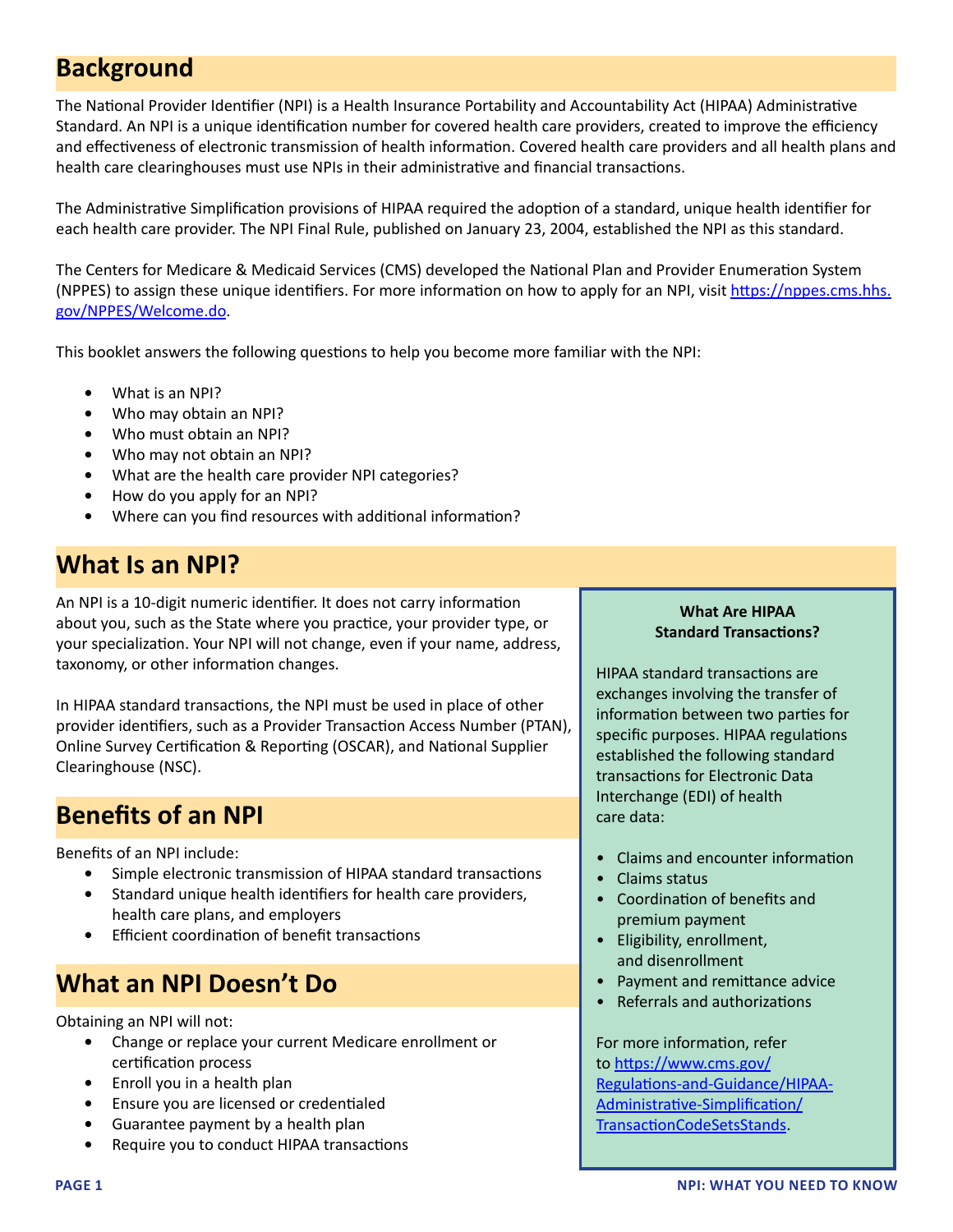#### **How Do You Find an NPI?**

<span id="page-3-0"></span>**The National Plan and Provider Enumeration System (NPPES)** assigns NPIs, maintains and updates information about health care providers with NPIs, and disseminates the NPI Registry and NPPES Downloadable File.

**The NPI Registry** is an online query system that allows users to search for a health care provider's information. To access the NPI Registry, visit <https://nppes.cms.hhs.gov/NPPESRegistry/NPIRegistryHome.do> on the Internet.

**The NPPES Downloadable File** contains disclosable information about health care providers with NPIs. To download the current file, visit [http://nppes.viva-it.com/NPI\\_Files.html](http://nppes.viva-it.com/NPI_Files.html) on the Internet.

For more information about NPPES data dissemination, visit [https://www.cms.gov/Regulations-and-Guidance/](https://www.cms.gov/Regulations-and-Guidance/Administrative-Simplification/NationalProvIdentStand/DataDissemination.html) [Administrative-Simplification/NationalProvIdentStand/DataDissemination.html](https://www.cms.gov/Regulations-and-Guidance/Administrative-Simplification/NationalProvIdentStand/DataDissemination.html) on the CMS website.

## **Who May Obtain an NPI?**

All health care providers (that is, physicians, suppliers, hospitals, and others) may obtain an NPI. Health care providers are individuals or organizations that render health care as defined in 45 Code of Federal Regulations (CFR) 160.103. For more information, refer to [45 CFR 160.103](https://www.gpo.gov/fdsys/pkg/CFR-2013-title45-vol1/pdf/CFR-2013-title45-vol1-sec160-103.pdf) on the Government Printing Office (GPO) website.

## **Who Must Obtain an NPI**

All health care providers who are HIPAA-covered entities, whether individuals or organizations, must obtain an NPI.

A HIPAA-covered entity is a:

- **•** Health care provider that conducts certain transactions in electronic form
- **•** A Health care clearinghouse
- **•** A Health plan (including commercial plans, Medicare, and Medicaid)

Under HIPAA, you are a covered health care provider if you electronically transmit health information in connection with a HIPAA standard transaction, even if you use a business associate to do so. For more information and to access a tool to help you determine whether you are a covered entity, refer to [https://www.cms.gov/Regulations-and-Guidance/](https://www.cms.gov/Regulations-and-Guidance/Administrative-Simplification/HIPAA-ACA/AreYouaCoveredEntity.html) [Administrative-Simplification/HIPAA-ACA/AreYouaCoveredEntity.html](https://www.cms.gov/Regulations-and-Guidance/Administrative-Simplification/HIPAA-ACA/AreYouaCoveredEntity.html).

#### **Do You Need an NPI to Enroll in Medicare?**

Yes. If you apply for enrollment in Medicare, you must have an NPI and furnish it on your enrollment application. An enrollment application without an NPI will be rejected.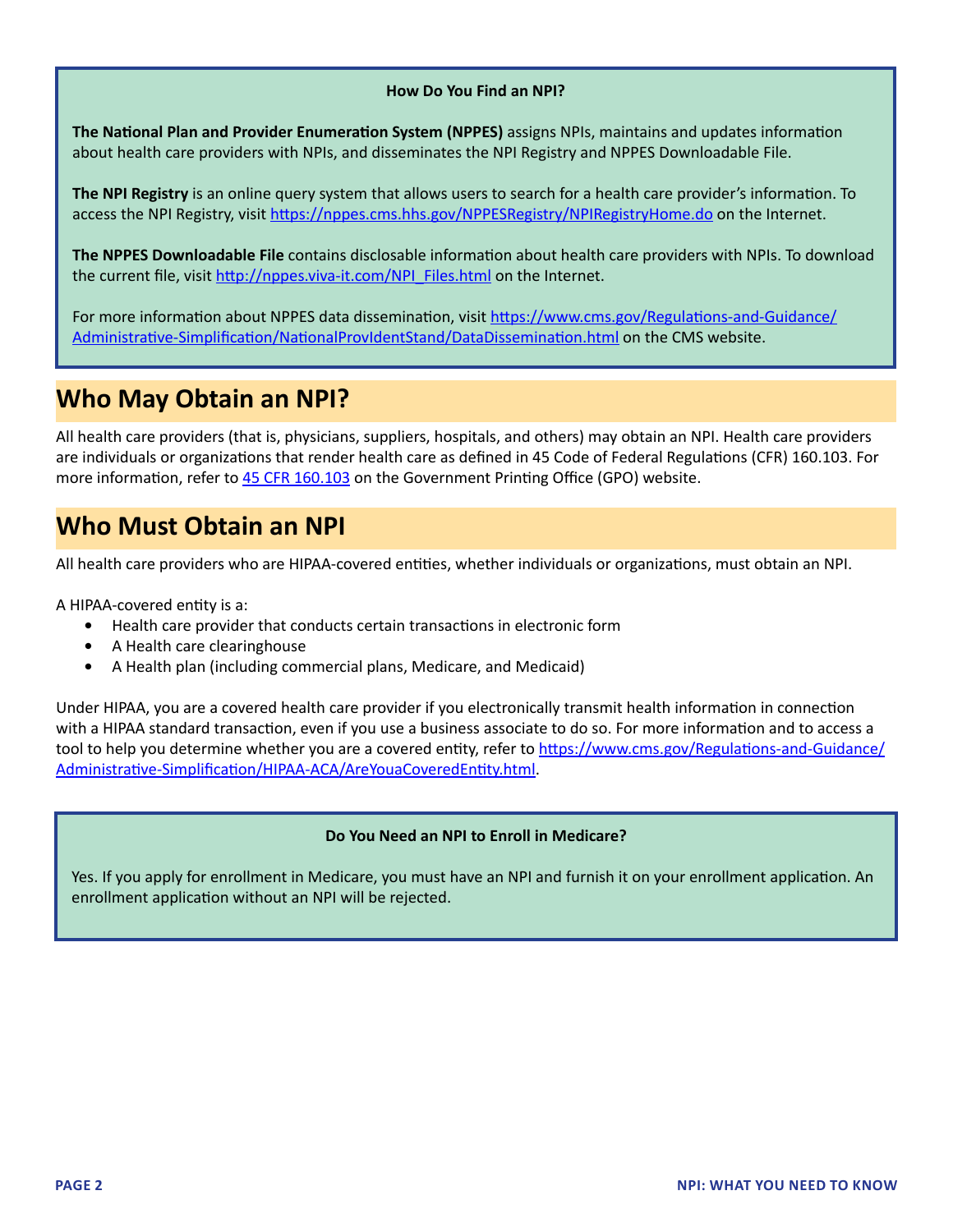<span id="page-4-0"></span>Table 1 provides examples of common health care providers who are HIPAA-covered entities.

| Individuals*                                                                                                                                                                                                                                                | <b>Organizations</b>                                                                                                                                                                                                                                                                                                                                                                                                               |
|-------------------------------------------------------------------------------------------------------------------------------------------------------------------------------------------------------------------------------------------------------------|------------------------------------------------------------------------------------------------------------------------------------------------------------------------------------------------------------------------------------------------------------------------------------------------------------------------------------------------------------------------------------------------------------------------------------|
| Examples of individual HIPAA-covered entity health care<br>providers include:<br>Chiropractors<br>٠<br><b>Dentists</b><br>$\bullet$<br><b>Nurses</b><br>$\bullet$<br>Pharmacists<br>$\bullet$<br><b>Physical Therapists</b><br>$\bullet$<br>Physicians<br>٠ | Examples of organization HIPAA-covered entity health care<br>providers include:<br><b>Ambulance Companies</b><br>Clinics<br>$\bullet$<br><b>Group Practices</b><br>Health Maintenance Organizations (HMOs)<br>٠<br>Home Health Agencies (HHAs)<br>Hospitals<br>Laboratories<br>٠<br><b>Nursing Homes</b><br>Pharmacies<br>٠<br><b>Residential Treatment Centers</b><br><b>Suppliers of Durable Medical</b><br>Equipment (DME)<br>٠ |

Table 1: Health Care Providers Who Are HIPAA-Covered Entities

## **Who May Not Obtain an NPI?**

Any entity that does not meet the definition of a health care provider as defined in 45 CFR 160.103 may not apply for an NPI. Such entities include billing services, value-added networks, repricers, health plans, health care clearinghouses, nonemergency transportation services, and others.

## **What Are the Health Care Provider NPI Categories?**

There are two categories of health care providers for NPI enumeration purposes: Entity Type 1 (Individual) and Entity Type 2 (Organization).

#### **Entity Type 1: Individual Health Care Providers, Including Sole Proprietors**

Individual health care providers may receive NPIs as Entity Type 1. As a sole proprietor, you must apply for the NPI using your own Social Security Number (SSN), not an Employer Identification Number (EIN) even if you have an EIN.

As a sole proprietor, you may receive only one NPI, just like any other individual. For example, if a physician is a sole proprietor, the physician may receive only one NPI (the individual's NPI). The following factors do not affect whether a sole proprietor is an Entity Type 1:

- **•** Number of different office locations
- **•** Whether you have employees
- **•** Whether the Internal Revenue Service (IRS) issued an EIN to you so your employees' W-2 forms can reflect the EIN instead of your Taxpayer Identification Number (which is your SSN)

**NOTE:** A sole proprietor is not an incorporated individual because the sole proprietor did not form a corporation. If you are a sole practitioner or solo practitioner, it does not necessarily mean you are a sole proprietor, and vice versa.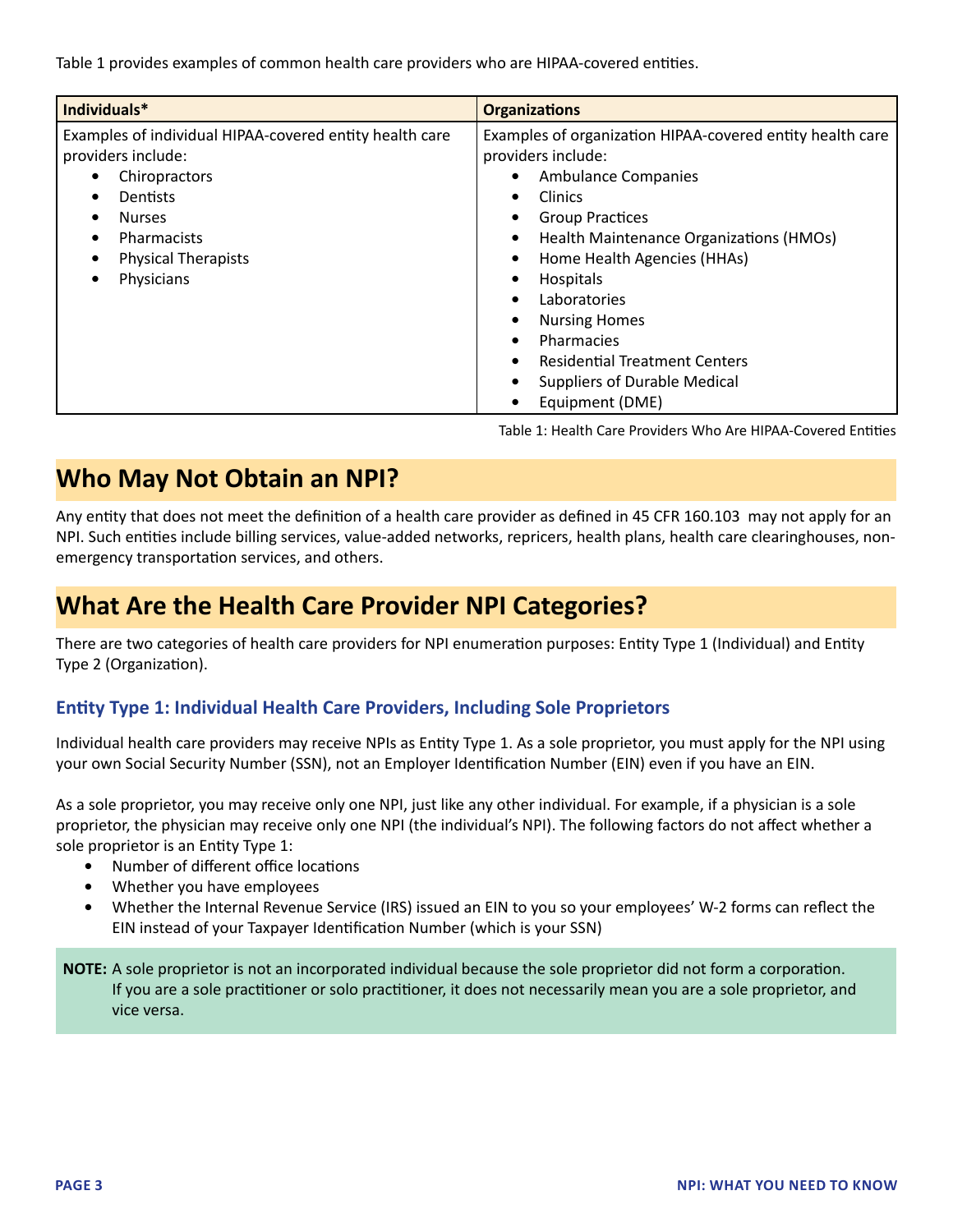### <span id="page-5-0"></span>**Entity Type 2: Organization Health Care Providers**

Organization health care providers are group health care providers and are eligible for NPIs as Entity Type 2. Organization health care providers may have a single employee or thousands of employees. For example, an incorporated individual may be the only health care provider employed by that organization provider (the corporation that he or she formed).

Some organization health care providers are made up of components that function somewhat independently from their "parent" organization. These components may furnish different types of health care or have separate physical locations where health care is furnished. These components and

their physical locations are not themselves legal entities, but are part of the organization health care provider (which is a legal entity). The NPI Final Rule refers to the components and locations as subparts.

An organization health care provider can get its subparts their own NPIs. If a subpart conducts any HIPAA standard transactions on its own (that is, separately from its parent), it must obtain its own NPI.

Subpart determination ensures that entities within a covered organization are uniquely identified in HIPAA standard transactions they conduct with Medicare and other covered entities. For example, a hospital offers acute care, laboratory, pharmacy, and rehabilitation services. Each of these subparts may require its own NPI because each one sends its own standard transactions to one or more health plans.

**NOTE:** Subpart delegation does not affect Entity Type 1 health care providers. As individuals, these health care providers cannot designate subparts, and cannot be considered subparts.

## **How Do You Apply for an NPI?**

Health care providers may apply for an NPI in one of three ways:

- **Option 1:** Apply through a web-based application process. Visit the National Plan and Provider Enumeration System (NPPES) at <https://nppes.cms.hhs.gov/NPPES/Welcome.do>on the CMS website. Individual providers must create a username and password through the Identity & Access Management (I&A) System, and log in to NPPES using that username and password.
- **Option 2:** Complete, sign, and mail a paper application to the NPI Enumerator address listed on the form. For a copy of the application (Form CMS-10114, "NPI Application/Update Form"), refer to [https://www.cms.gov/Medicare/CMS-Forms/CMS-](https://www.cms.gov/Medicare/CMS-Forms/CMS-Forms/Downloads/CMS10114.pdf)[Forms/Downloads/CMS10114.pdf](https://www.cms.gov/Medicare/CMS-Forms/CMS-Forms/Downloads/CMS10114.pdf) on the CMS website. To request a hard copy application through the NPI Enumerator, call 1-800-465-3203 or TTY 1-800-692-2326, or send an email to [customerservice@npienumerator.com](mailto: customerservice@npienumerator.com).
- **Option 3:** Give permission to an Electronic File Interchange Organization (EFIO) to submit application data through bulk enumeration process. For more information on this option, see below or refer to [https://www.cms.gov/Regulations-and-Guidance/](https://www.cms.gov/Regulations-and-Guidance/Administrative-Simplification/NationalProvIdentStand/apply.html) [Administrative-Simplification/NationalProvIdentStand/apply.](https://www.cms.gov/Regulations-and-Guidance/Administrative-Simplification/NationalProvIdentStand/apply.html) [html.](https://www.cms.gov/Regulations-and-Guidance/Administrative-Simplification/NationalProvIdentStand/apply.html)

#### **What If You Are an Individual, Incorporated Health Care Provider?**

If you are an individual who is a health care provider and who is incorporated, you may need to obtain an NPI for yourself (Entity Type 1) and an NPI for your corporation or LLC (Entity Type 2).

#### **What Must Covered Organizations Do When Applying for an NPI?**

An organization health care provider that is a HIPAA-covered health care provider must:

- Obtain an NPI
- Determine if it has subparts and if those subparts need to have their own NPIs
- Ensure its subparts that need to have their own NPIs do so by either obtaining the NPIs for them or instructing the subparts to obtain their NPIs themselves
- Ensure the subparts comply with the NPI Final Rule requirements placed on HIPAA-covered health care providers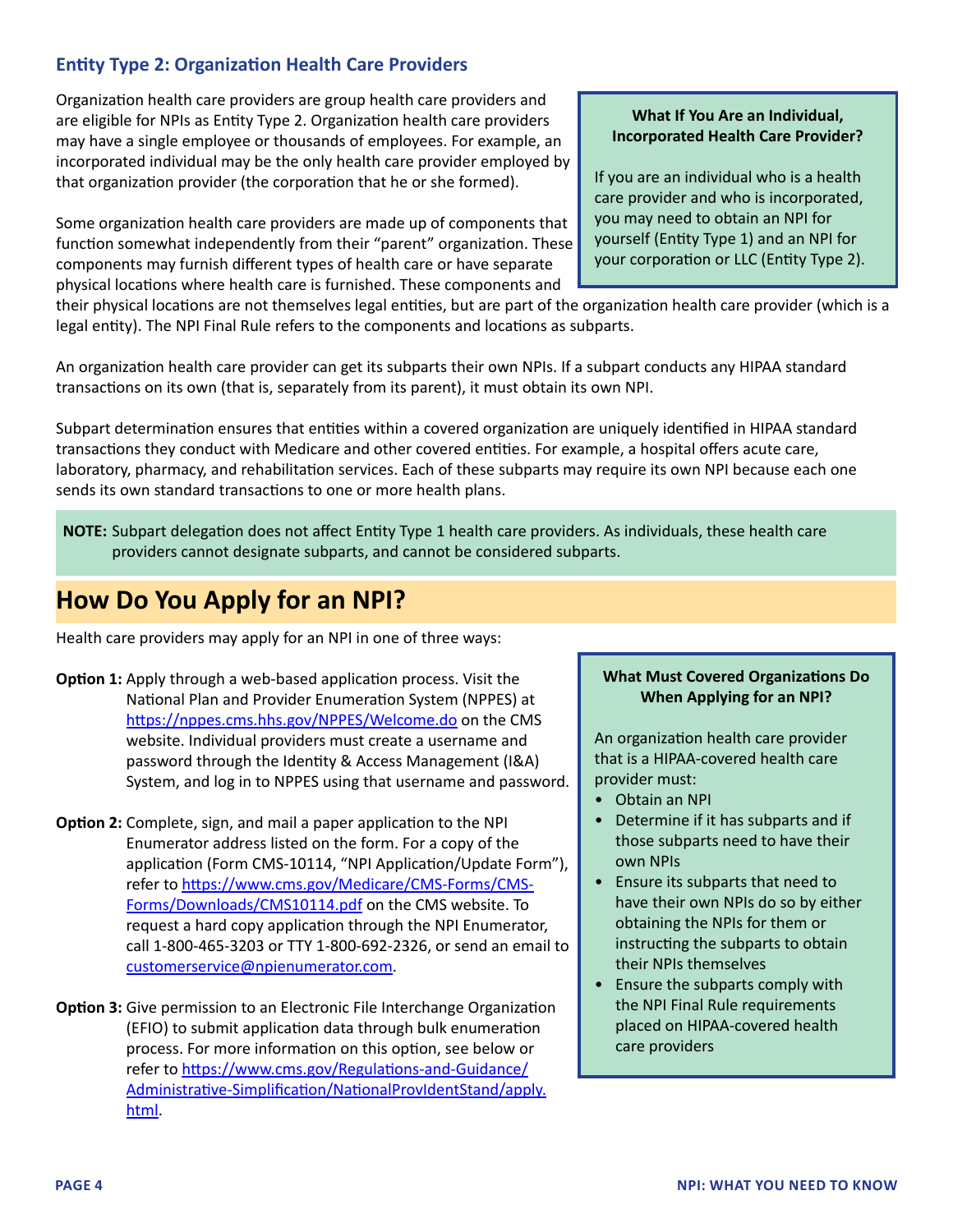### **Organizations Applying for NPIs on Behalf of Employed Providers**

The steps below provide guidance for organization health care providers who wish to apply for NPIs or submit updates to the NPPES on behalf of their employed health care providers.

**NOTE:** The process described below is NOT the process for Electronic File Interchange (EFI) for bulk enumeration. Instead, an organization that is a health care provider should follow these steps when applying for an employee's NPI on an individual record-by-record basis.

#### **Confirm Employee's Current NPI Status 1**

Ensure the health care providers for whom the organization will apply do not already have NPIs.

#### **Verify Agreement With Health Care Provider Employees 2**

Determine if an agreement exists between the organization health care provider and its health care provider employees that give the organization the appropriate legal authority to act on behalf of those health care providers in taking actions such as completing NPI applications and updating transactions on their behalf. You may need legal counsel to determine if an existing agreement covers these types of actions. If such an agreement exists, it may not be necessary for the organization to take the actions described in items 3–5 below.

#### **Notify Health Care Provider Employees of Collected Information 3**

Ensure the health care providers know about the information collected on the NPI Application/Update Form (CMS-10114) available at <http://www.cms.gov/Medicare/CMS-Forms/CMS-Forms/Downloads/CMS10114.pdf> on the CMS website. Ensure they read the "Penalties for Falsifying Information on the National Provider Identifier (NPI) Application/Update Form," "Certification Statement," and "Privacy Act Statement" sections of that form and agree to all relevant requirements.

#### **Validate NPI Application Data 4**

Share the NPI application data with the health care providers represented in the application to ensure complete and correct data. The same applies to updating information.

#### **Retain NPI Documents**

Ask the health care providers to sign a document indicating that you took the above actions, and retain those documents as proof the health care providers knew about the actions taken on their behalf.

#### **Designate Contact Person for NPI Confirmation 6**

The NPPES sends an email to the "Contact Person" entered on a health care provider's NPI application. This email informs the Contact Person of the enumerated health care provider's NPI, and contains some of the identifying information about the health care provider (including provider name, address, and Healthcare Provider Taxonomy Code and description).

If the organization submits an NPI application on behalf of a health care provider employee, the Contact Person designated by the organization receives the NPI notification email from the NPPES. The Contact Person must forward that NPI notification (or a copy) to the health care provider employee. This notification confirms that the NPPES assigned the health care provider employee an NPI and contains the NPI.

Organizational health care providers may feel it appropriate to have their legal counsel review this process.

**5**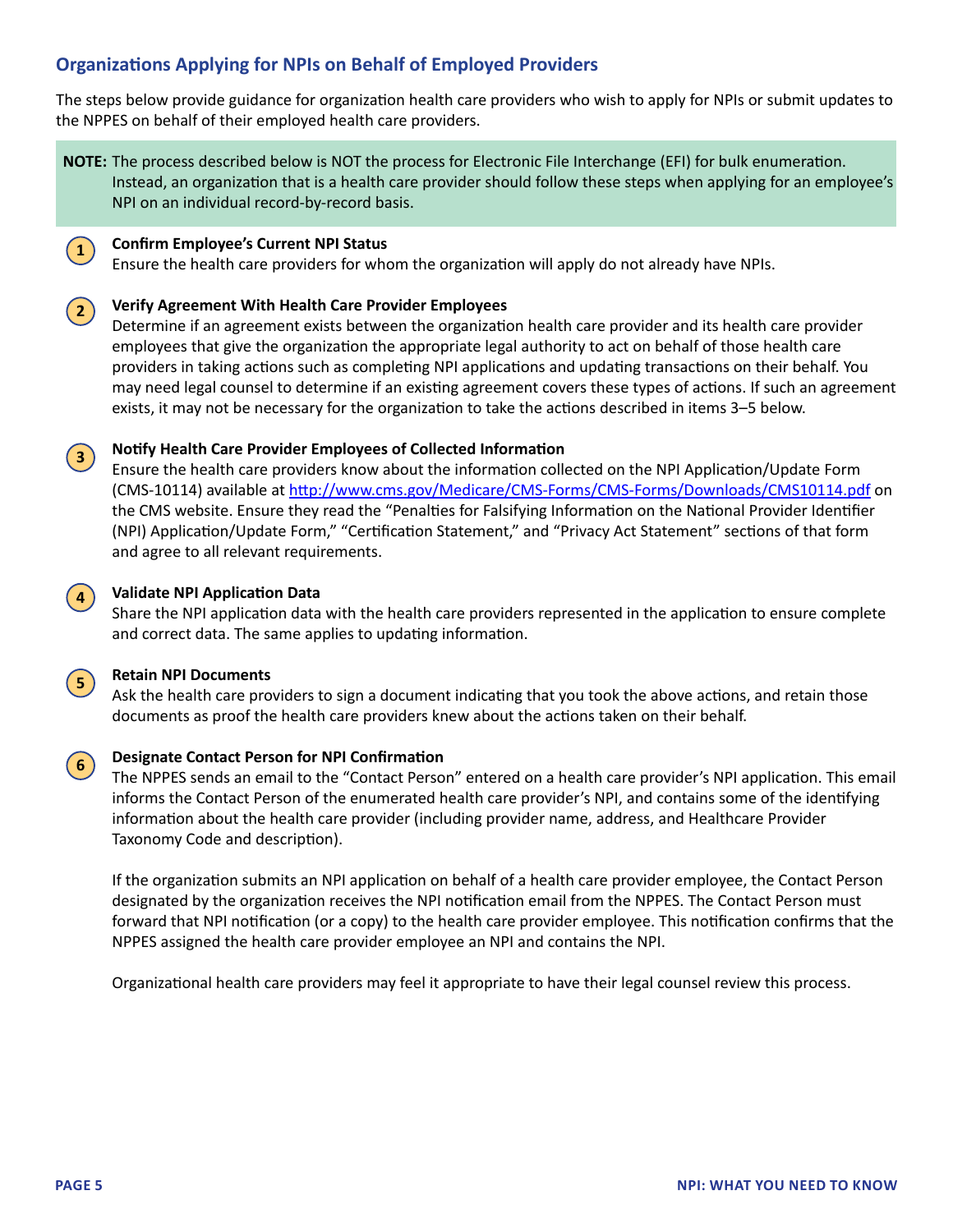## <span id="page-7-0"></span>**Electronic File Interchange (EFI)**

EFI is an alternative process for health care providers applying for an NPI. Each EFIO can submit NPI application information for hundreds or even thousands of health care providers all at one time in a single electronic file or in a series of electronic files.

EFI benefits both the health care providers and CMS. By allowing an EFIO to apply on its behalf, a health care provider itself does not have to apply for an NPI. This saves the health care provider time and resources. CMS benefits by saving the time and resources it would have expended if the NPI Enumerator (contractor that processes NPI applications) and the webbased system had to process NPI applications one at a time.

#### **Important!**

If the provider and EFIO agree for the EFIO to submit future changes on the provider's behalf, it is still ultimately the provider's responsibility to ensure that any updated information is furnished to the NPI Enumerator.

In addition to obtaining NPIs for health care providers, some EFIOs may also send changes or updates to the NPPES on behalf of enumerated health care providers to keep the providers' NPPES records current. To send changes or updates the EFIO needs to get the permission of the health care providers. Whether or not to furnish changes or updates to a health care provider's NPPES record is a decision made between an EFIO and its associated health care providers.

### **Resources**

For more information about the NPI, refer to [https://www.cms.gov/Regulations-and-Guidance/Administrative-](https://www.cms.gov/Regulations-and-Guidance/Administrative-Simplification/NationalProvIdentStand/)[Simplification/NationalProvIdentStand/.](https://www.cms.gov/Regulations-and-Guidance/Administrative-Simplification/NationalProvIdentStand/)

Table 2 provides resources for additional information.

| <b>Resource</b>                                           | Website                                                   |
|-----------------------------------------------------------|-----------------------------------------------------------|
| Are You a Covered Entity?                                 | https://www.cms.gov/Regulations-and-Guidance/             |
|                                                           | Administrative-Simplification/HIPAA-ACA/                  |
|                                                           | AreYouaCoveredEntity.html                                 |
| <b>CMS NPI Enumerator Contact Information</b>             | Telephone:                                                |
|                                                           | 1-800-465-3203 (NPI Toll-Free)                            |
|                                                           | 1-800-692-2326 (NPI TTY)                                  |
|                                                           | Email: customerservice@npienumerator.com                  |
| <b>CMS NPI Frequently Asked Questions</b>                 | https://questions.cms.gov/faq.php?id=5005&rtopic=1851     |
| Data Dissemination                                        | https://www.cms.gov/Regulations-and-Guidance/             |
|                                                           | Administrative-Simplification/NationalProvIdentStand/     |
|                                                           | DataDissemination.html                                    |
| EFI                                                       | https://www.cms.gov/Regulations-and-Guidance/             |
|                                                           | Administrative-Simplification/NationalProvIdentStand/efi. |
|                                                           | html                                                      |
| Government Printing Office (GPO)                          | https://www.gpo.gov/fdsys/pkg/CFR-2013-title45-vol1/      |
|                                                           | pdf/CFR-2013-title45-vol1-sec160-103.pdf                  |
| HIPAA EDI Standards Web-Based Training Course             | https://www.cms.gov/Outreach-and-Education/Medicare-      |
|                                                           | Learning-Network-MLN/MLNProducts/WebBasedTraining.        |
|                                                           | html                                                      |
| I&A System                                                | https://nppes.cms.hhs.gov/IAWeb/register/                 |
|                                                           | startRegistration.do                                      |
| Medicare Learning Network® (MLN) Matters® Article         | http://www.cms.gov/Outreach-and-Education/Medicare-       |
| SE0751: Clarification on the National Provider Identifier | Learning-Network-MLN/MLNMattersArticles/Downloads/        |
| (NPI) Enumerator's Responsibilities                       | SE0751.pdf                                                |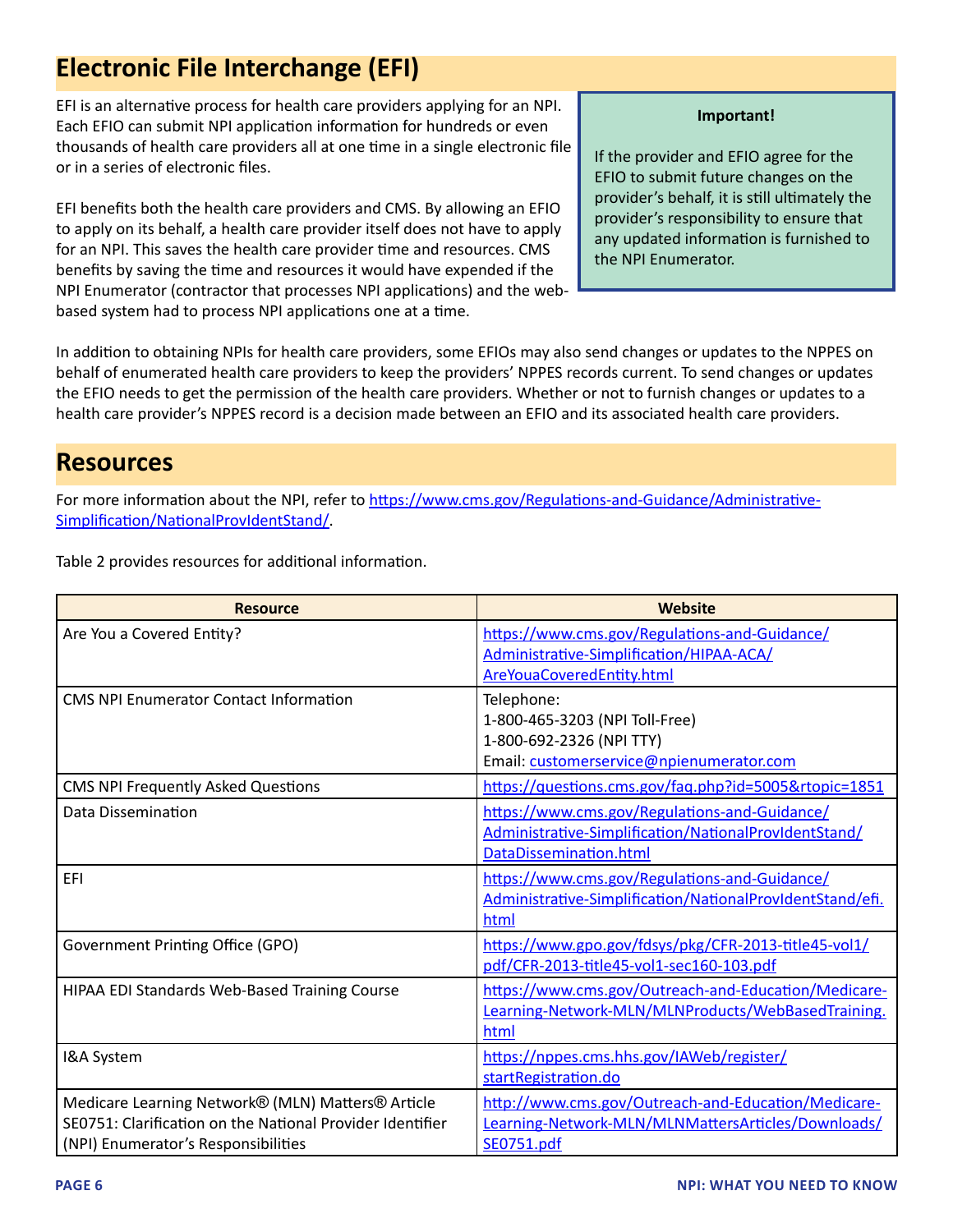| <b>Resource</b>                                                                                   | Website                                                                                                                                                |
|---------------------------------------------------------------------------------------------------|--------------------------------------------------------------------------------------------------------------------------------------------------------|
| Medicare NPI Implementation                                                                       | https://www.cms.gov/Regulations-and-Guidance/<br>Administrative-Simplification/NationalProvIdentStand/<br>implementation.html                          |
| "NPI: What You Need to Know" Booklet                                                              | https://www.cms.gov/Outreach-and-Education/Medicare-<br>Learning-Network-MLN/MLNProducts/MLN-Publications-<br>Items/CMS1232538.html                    |
| <b>NPPES</b>                                                                                      | https://nppes.cms.hhs.gov/NPPES/Welcome.do                                                                                                             |
| PECOS Identity and Access Management (I&A) System                                                 | https://pecos.cms.hhs.gov/pecos/PecosIAConfirm.<br>do?transferReason=CreateLogin                                                                       |
| "Provider Specific Medicare Resources" Medicare Learning<br>Network® (MLN) Guided Pathways (GPs)  | https://www.cms.gov/Outreach-and-Education/Medicare-<br>Learning-Network-MLN/MLNEdWebGuide/Downloads/<br>Guided Pathways Provider Specific Booklet.pdf |
| "Streamlined Access to PECOS, EHR, and NPPES" MLN<br>Connects <sup>™</sup> National Provider Call | https://www.cms.gov/Outreach-and-Education/Outreach/<br>NPC/National-Provider-Calls-and-Events-Items/2013-11-<br>15-NPC.html                           |

Table 2: Resources